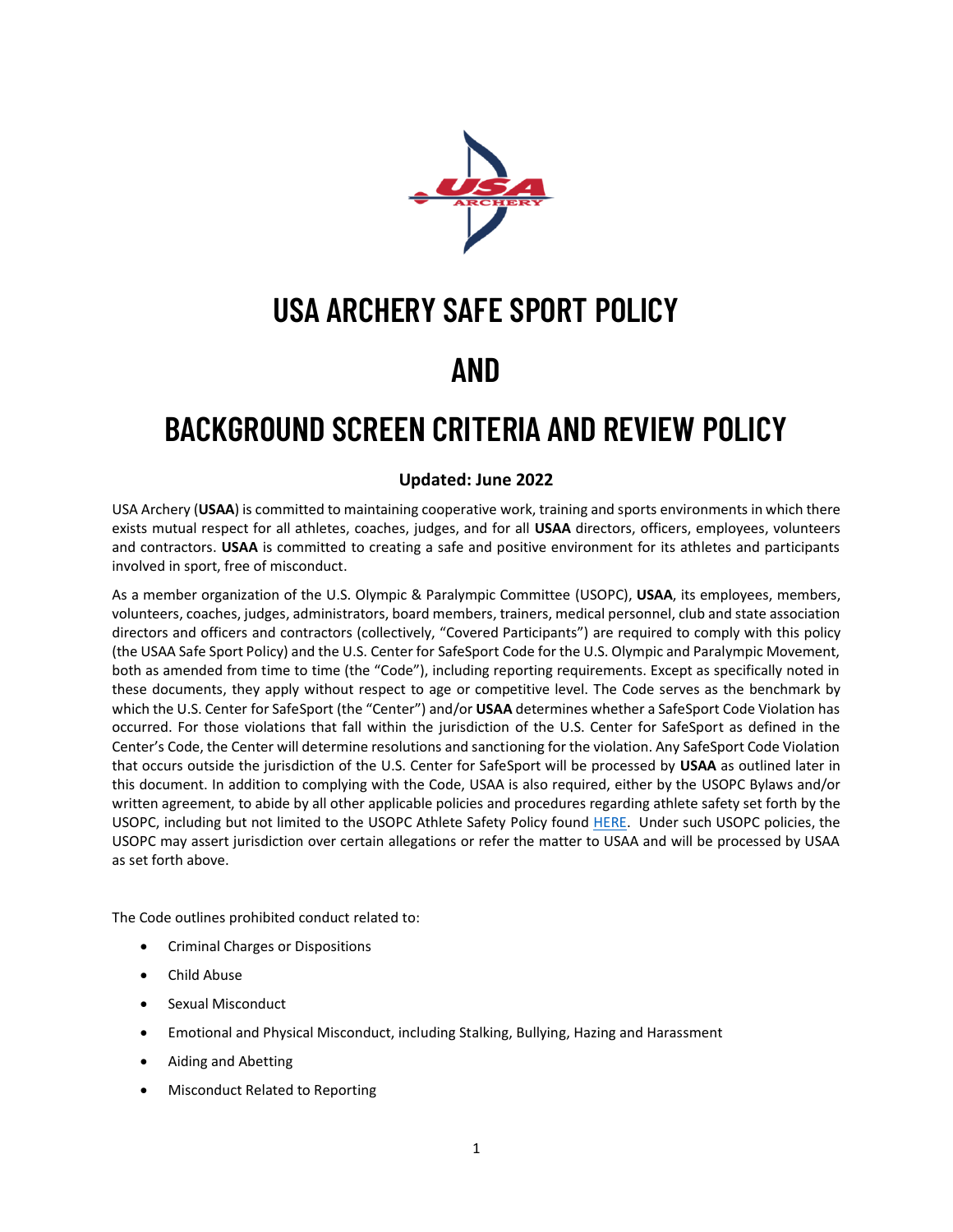- Misconduct Related to the U.S. Center for SafeSport's Process
- Other Inappropriate Conduct
- Violation of Minor Athlete Abuse Prevention Policies / Proactive Policies

The definitions of prohibited conduct and other defined terms contained in the Code are incorporated herein by this reference. The Code in its full form along with reporting guidelines can be found at the U.S. Center for SafeSport website a[t www.safesport.org.](http://www.safesport.org/)

All Covered Participants must not engage in any form of prohibited conduct.

**ADDITIONAL REQUIREMENT:** To the extent a Covered Participants has regular contact with amateur athletes who are minors (i.e., those under the age of 18), they must abide by **USAA**'s Minor Athlete Abuse Prevention Policy (the "MAAPP") located at [www.usarchery.org.](https://www.usarchery.org/about/safesport)

In addition to the foregoing, engaging in misconduct, which is contrary to **USAA** policy of equal employment and sports opportunity without regard to age, sex, sexual orientation, citizenship, religion, race, disability or national or ethnic origin, will not be tolerated within the **USAA**.

Other **USAA** policies, procedures and codes, including, but not limited to, the **USAA** Code of Conduct and Code of Ethics, may deal with other forms of conduct that are prohibited and that are subject to action by **USAA** for violation of such policies, procedures and codes.

## **BACKGROUND SCREENING**

At a minimum of every two (2) years the following individuals must undergo background screening:

- **USAA** employees;
- Individuals **USAA** formally authorizes or appoints to (a) serve in a position of authority over, or (b) have regular contact with athletes. This shall include, but not be limited to staff, volunteers<sup>1</sup>, instructors, coaches, judges, administrators, board members, trainers, medical personnel, club and state association directors and officers and contractors;
- Assistants, or personal care assistants who are funded, have a contractual obligation with, or are credentialed by **USAA**, or otherwise have regular contact with **USAA** athletes;
- All athletes and alternates, training partners<sup>2</sup>, and guides who are selected by USAA to participate in national or international teams or Delegation Events<sup>3,4</sup>;
- All athletes and alternates, training partners, and guides that are selected by **USAA** to train at any Olympic & Paralympic Training Center or USOPC High Performance Training Center;
- Individuals affiliated with the media who are authorized or credentialed by **USAA** to access a training site or attend a competition run by **USAA** if such individual has unsupervised one-on-one interactions with athletes;
- Other individuals who have regular contact with athletes as determined by **USAA**, in its sole discretion and/or as required by USOPC.

<sup>&</sup>lt;sup>1</sup> Volunteers who only have incidental and observable contact with athletes at events are exempt from this requirement.

 $^2$  International training partners staying less than 14 days are exempt from this requirement.

 $3$  Delegation Event means international sporting events as designated by the USOPC, including, but not limited to the Olympic, Paralympic, Pan American, Parapan American and Youth Olympic Games.

 $^4$  Individuals referenced in this subsection shall have 45 days after reaching the age of majority (18 years of age), to come into compliance with this background screening requirement.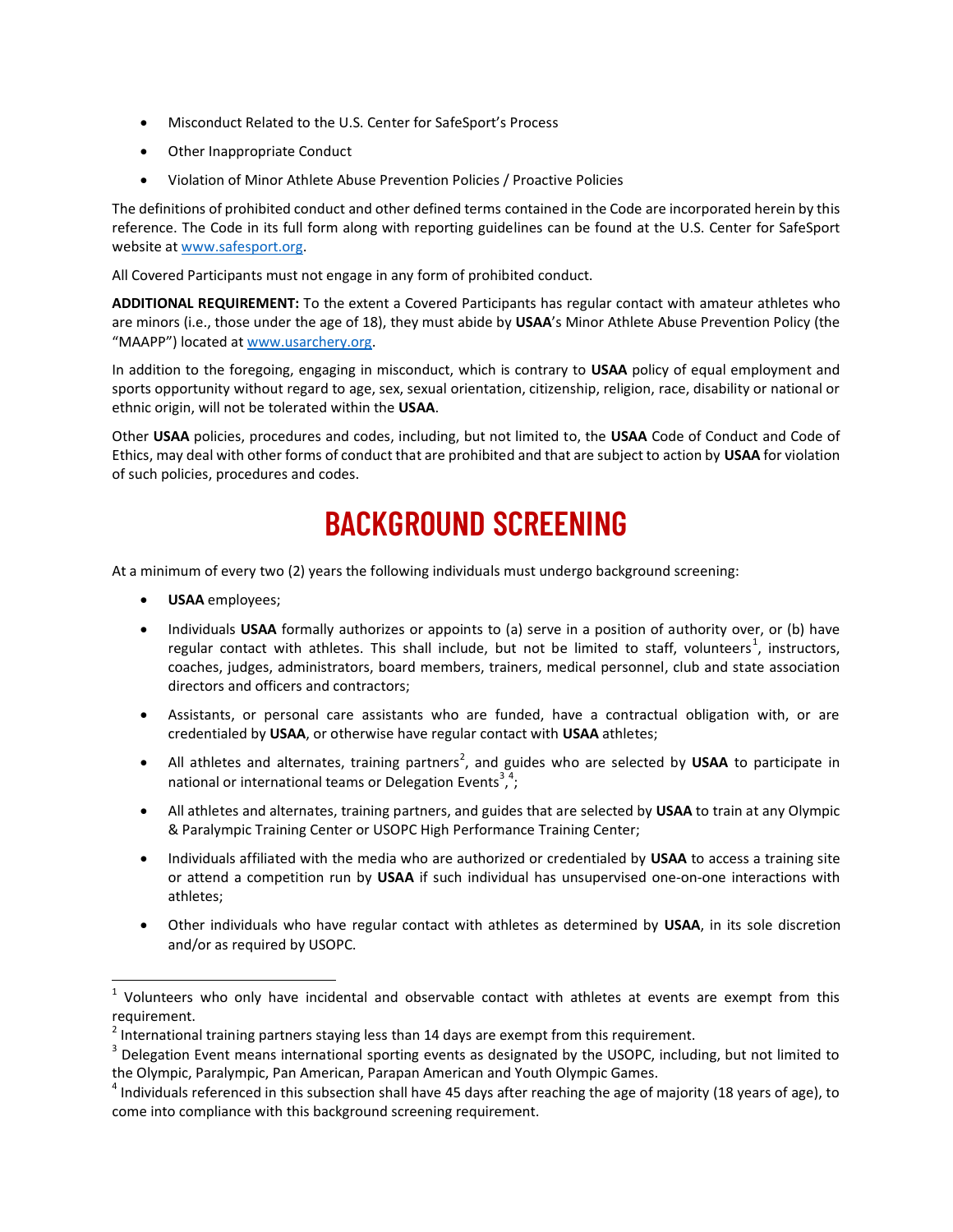For purposes of clarification, **USAA** is considered to "formally authorize or appoint" an individual in instances where **USAA** has control over the authorization or appointment process.

All of the above persons will be collectively referred to as, the "Background Screening Pool".

If you have a question regarding the Background Screening Pool, please contact [athletesafety@usarchery.org.](mailto:athletesafety@usarchery.org)

In **USAA**'s discretion it may bypass the Background Screening requirement for those people who are minors (i.e., under 18 years of age).

As to members of the Background Screening Pool and that are newly taking a role, the **USAA** requires the background screening prior to the commencement of the new role.

As to members of the Background Screening Pool attending a **USAA** conducted activity or Delegation Event, **USAA** requires background screening prior to the commencement of the activity or event.

**USAA** will also perform supplemental (off-year) background screens on the Background Screening Pool.

Notwithstanding the foregoing, **USAA** in its sole discretion may require a background screen for additional individuals involved with **USAA**.

**USAA** will track all Background Screening and perform periodic checks to ensure compliance with this policy.

It is the responsibility of each event organizer, Club and State Association to monitor this policy with regard to its participants, volunteers and administrators, etc. A person may be disqualified and prohibited from working with **USAA** and/or participating in **USAA** sanctioned activities if there is a red light finding in their background screen. Notwithstanding the foregoing, due to the limitations of background screening, it is but one factor **USAA** will use in assessing the appropriateness of an individual's level or access and/or involvement with **USAA**.

The **USAA** Background Screen Criteria and Review Process are set forth on Exhibit A and Exhibit B respectively, attached hereto.

**ADDITIONAL REQUIREMENT:** To the extent a Covered Participant has regular contact with amateur athletes who are minors (i.e., those under the age of 18), they must abide by **USAA**'s Minor Athlete Abuse Prevention Policy (the "MAAPP") located at [www.usarchery.org.](https://www.usarchery.org/about/safesport)

## **U.S. CENTER FOR SAFESPORT TRAINING**

**USAA** requires SafeSport education and training for:

- **USAA** employees;
- Individuals **USAA** formally authorizes or appoints to (a) serve in a position of authority over, or (b) have regular contact with athletes. This shall include, but not be limited to staff, volunteers, coaches, instructors, judges, administrators, board members, trainers, medical personnel, club and state association directors and officers and contractors;
- Assistants, or personal care assistants who are funded, have a contractual obligation with, or are credentialed by **USAA**, or otherwise have regular contact with **USAA** athletes;
- All athletes and alternates, training partners, and guides who are selected by **USAA** to participate in national or international teams or Delegation Events;
- All athletes and alternates, training partners, and guides that are selected by **USAA** to train at any Olympic & Paralympic Training Center or USOPC High Performance Training Center;
- Individuals affiliated with the media who are authorized or credentialed by **USAA** to access a training site or attend a competition run by **USAA** if such individual has unsupervised one-on-one interactions with athletes;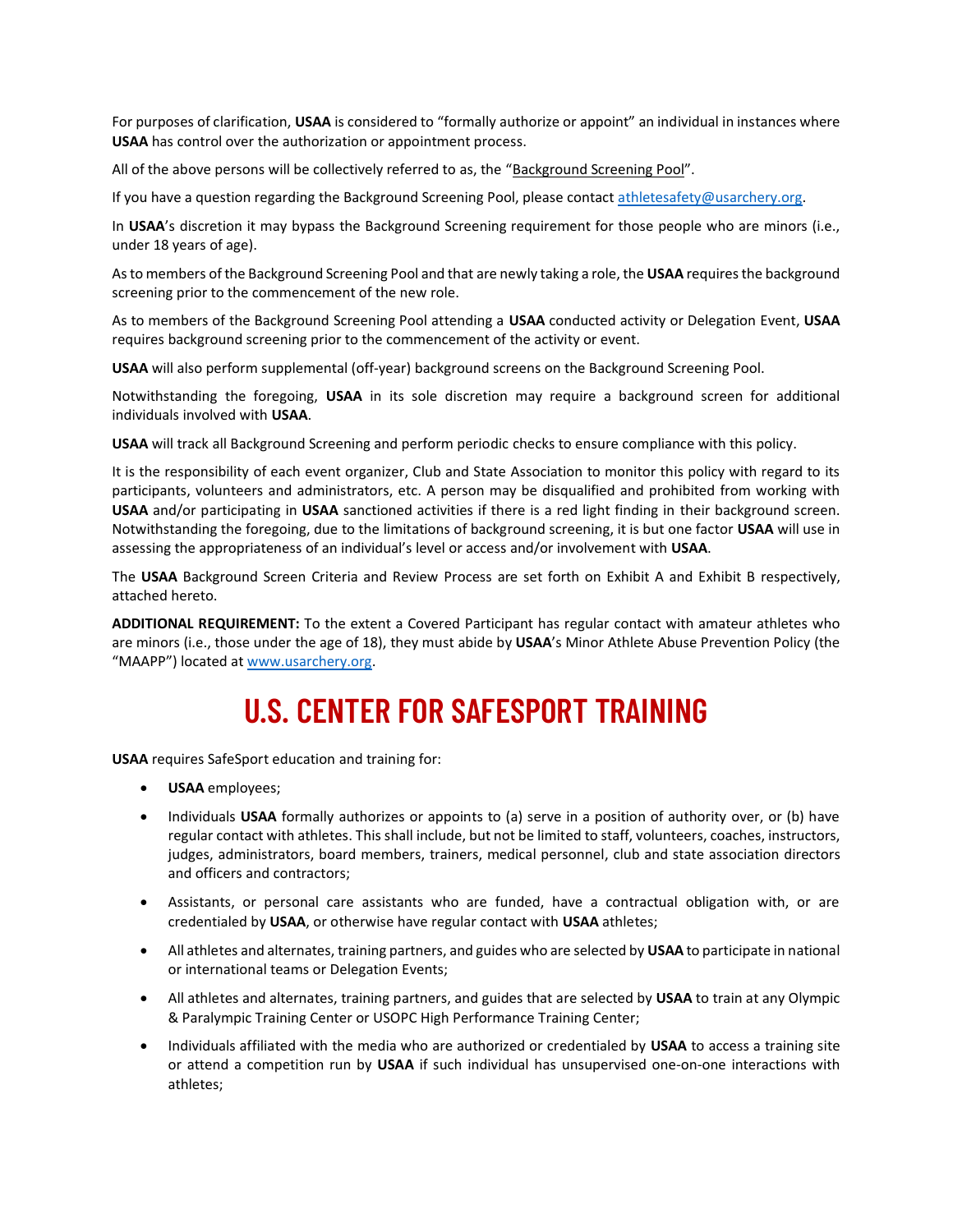• Other individuals who have regular contact with athletes as determined by **USAA**, in its sole discretion and/or as required by USOPC.

For purposes of clarification, **USAA** is considered to "formally authorize or appoint" an individual in instances where **USAA** has control over the authorization or appointment process.

All of the above listed individuals will be collectively referred to as the "Training Pool".

If you are under the age of 18, parental consent is required to take the training.

As to members of the Training Pool newly taking a role, the **USAA** requires completion of the education and training prior to contact with an amateur athlete who is a minor begins, or within forty-five (45) days beginning a new role subjecting the adult to this policy. Notwithstanding the foregoing, to the extent an individual has regular contact with amateur athletes who are minors, they must abide by the policies and additional training requirements and timelines set forth in **USAA**'s Minor Athlete Abuse Prevention Policy (the "MAAPP") located at [www.usarchery.org.](https://www.usarchery.org/about/safesport)

**USAA** also encourages its athletes and anyone else involved in this sport to take the training. If you are under the age of 18, parental consent is required to take the training.

**USAA** will perform periodic checks to ensure compliance with this policy. If you have a question on the Training Pool requirements, please contact [athletesafety@usarchery.org.](mailto:athletesafety@usarchery.org)

**ADDITIONAL REQUIREMENTS:** To the extent a Covered Participants has regular contact with amateur athletes who are minors (i.e., those under the age of 18), they must abide by **USAA**'s Minor Athlete Abuse Prevention Policy (the "MAAPP") located at [www.usarchery.org.](https://www.usarchery.org/about/safesport)

**MINOR ATHLETES WHO REACH 18 YEARS OF AGE AND THEN OBTAIN A POSITION OF AUTHORITY:** Minor athletes who reach 18 years of age and then obtain a position of authority that presents a power imbalance, such as becoming a coach or official, must also abide by the policies and additional training requirements set forth in the MAAPP regardless of the age of the minor athletes with whom they will interact.

**USAA** will track all U.S. Center for SafeSport Training and perform periodic checks to ensure compliance with this policy.

It is the responsibility of each event organizer, Club and State Association to monitor this policy and the Code with regard to its participants, volunteers and administrators, etc.

### **WILLFULLY TOLERATING SAFESPORT CODE VIOLATIONS**

Willfully tolerating violations of the SafeSport Code is unacceptable and a violation of this policy and the Code. It is a violation of the Code if a party knows of misconduct but takes no action to report it. You may file a report of misconduct as set forth in the Reporting section below.

## **FALSE AND MALICIOUS ACCUSATIONS**

Any person who makes a false, frivolous or malicious complaint of misconduct (as contrasted with complaints which, even if erroneous, are made in good faith) will be subject to disciplinary action. Depending on the nature of the allegation, a person making a false, frivolous or malicious report may also be subject to civil or criminal proceedings.

## **REPORTING, COMPLAINTS, INVESTIGATIONS, AND DISCIPLINE**

Every Covered Participant must report violations of the Code (including violations of any Minor Athlete Abuse Prevention Policies) and suspicions or allegations of misconduct. All cases of suspected emotional, physical or sexual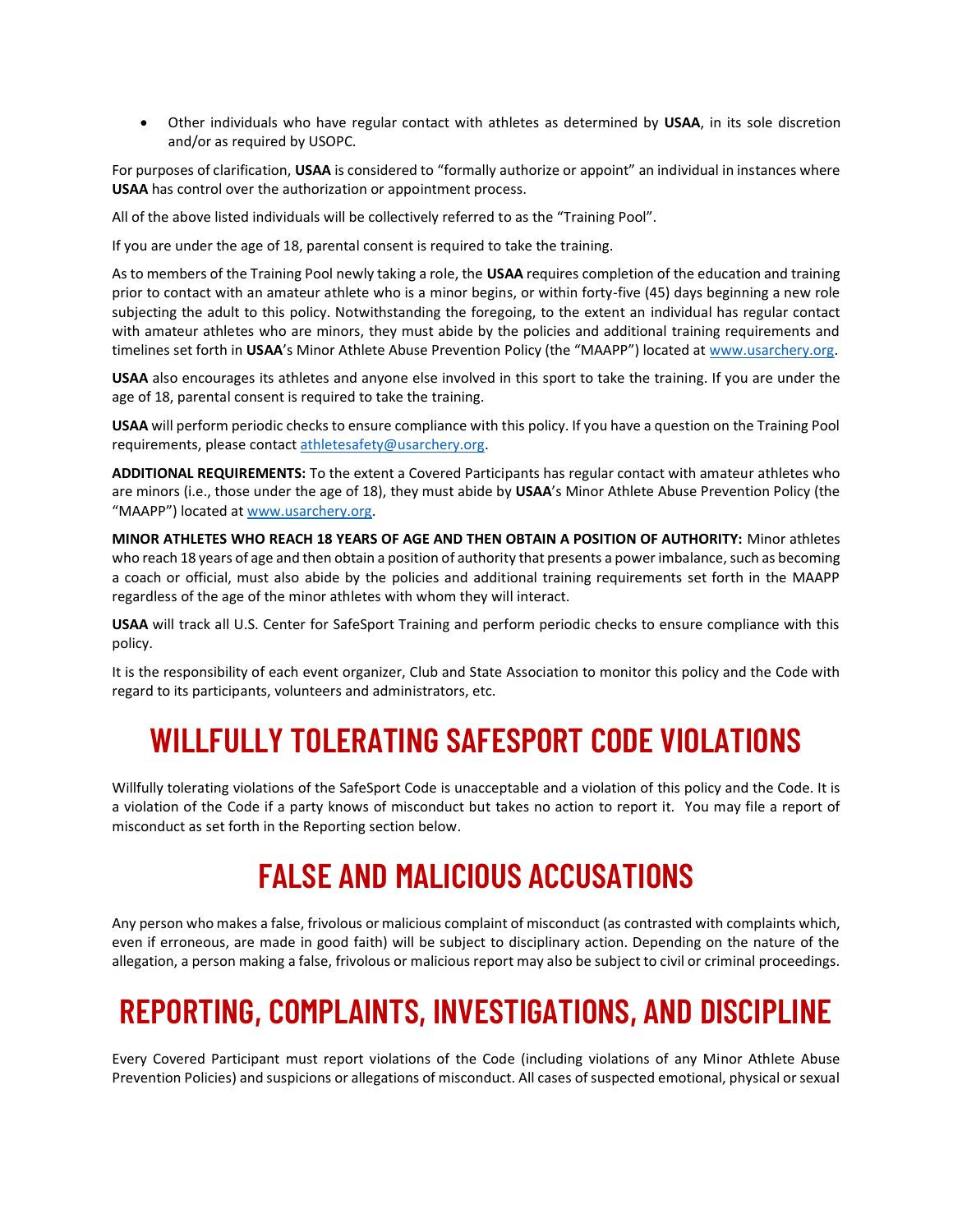abuse of a minor (under the age of 18) must be reported to law enforcement immediately. Filing a report with the Center and/or **USAA** does not satisfy this obligation.

**USAA** and the U.S. Center for SafeSport recognize that it can be difficult to report an allegation of misconduct and strives to remove as many barriers to reporting as possible. **Anonymous reports may be made in writing as set forth below and there isn't any filing fee.** However, an anonymous report may limit **USAA**'s ability to investigate and respond to a report. Thus, **USAA** strongly encourages those making a report to provide their name and contact information.

*TO REPORT TO THE U.S. CENTER FOR SAFESPORT* – Please visit <https://safesport.org/report-a-concern> to report a concern. If possible, please copy USAA at athletesafety@usarchery.org, so that USAA may implement any necessary interim measures, if applicable.

Please report all issues falling outside of the Center's authority to **USAA** at athletesafety@usarchery.org.

**TO REPORT TO USAA:** Please visi[t www.usarchery.org](https://www.usarchery.org/about/safesport) to download and complete the **USAA** Athlete Safety Reporting Form and submit to [athletesafety@usarchery.org.](mailto:athletesafety@usarchery.org) If any party is alleged to have violated the Code, or if **USAA** receives a complaint or a report that is required to be referred to the U.S. Center for SafeSport, **USAA** shall report and refer such matter to the U.S. Center for SafeSport which shall have jurisdiction and authority over such matter; provided that such referral shall not supersede any local, state, or federal reporting requirements or jurisdiction.

All alleged violations over which the U.S. Center for SafeSport Response and Resolution Office does not exercise either exclusive or discretionary authority and falls within **USAA**'s jurisdiction will be processed according to the USAA Disciplinary Proceedings and Grievance Policy. If an alleged violation occurs when a team sponsored by **USAA** or the USOPC is traveling to or from, or participating at, a competition and it is necessary to expedite the proceeding in order to resolve a matter relating to the competition, such matter shall be resolved pursuant to the expedited procedures set forth in the USAA Disciplinary Proceedings and Grievance Policy, which requires that such complaints shall be heard and decided prior to the start of the event, if applicable.

An independent hearing panel will determine whether a violation of the Code has occurred and if so, what discipline is warranted. Such discipline may include but is not limited to immediate dismissal from a **USAA** training camp, event or program, or a **USAA** or USOPC sponsored team; being precluded from participating at **USAA** or USOPC sanctioned events or other competitions; and being sent home at such person's own expense.

# **FURTHER INFORMATION**

For guidance and questions regarding the Code please contact the U.S. Center for SafeSport a[t www.safesport.org.](http://www.safesport.org/) For guidance and questions regarding USAA's Safe Sport Policy, background screening, or U.S. Center for SafeSport training please contact USAA at [athletesafety@usarchery.org.](mailto:athletesafety@usarchery.org)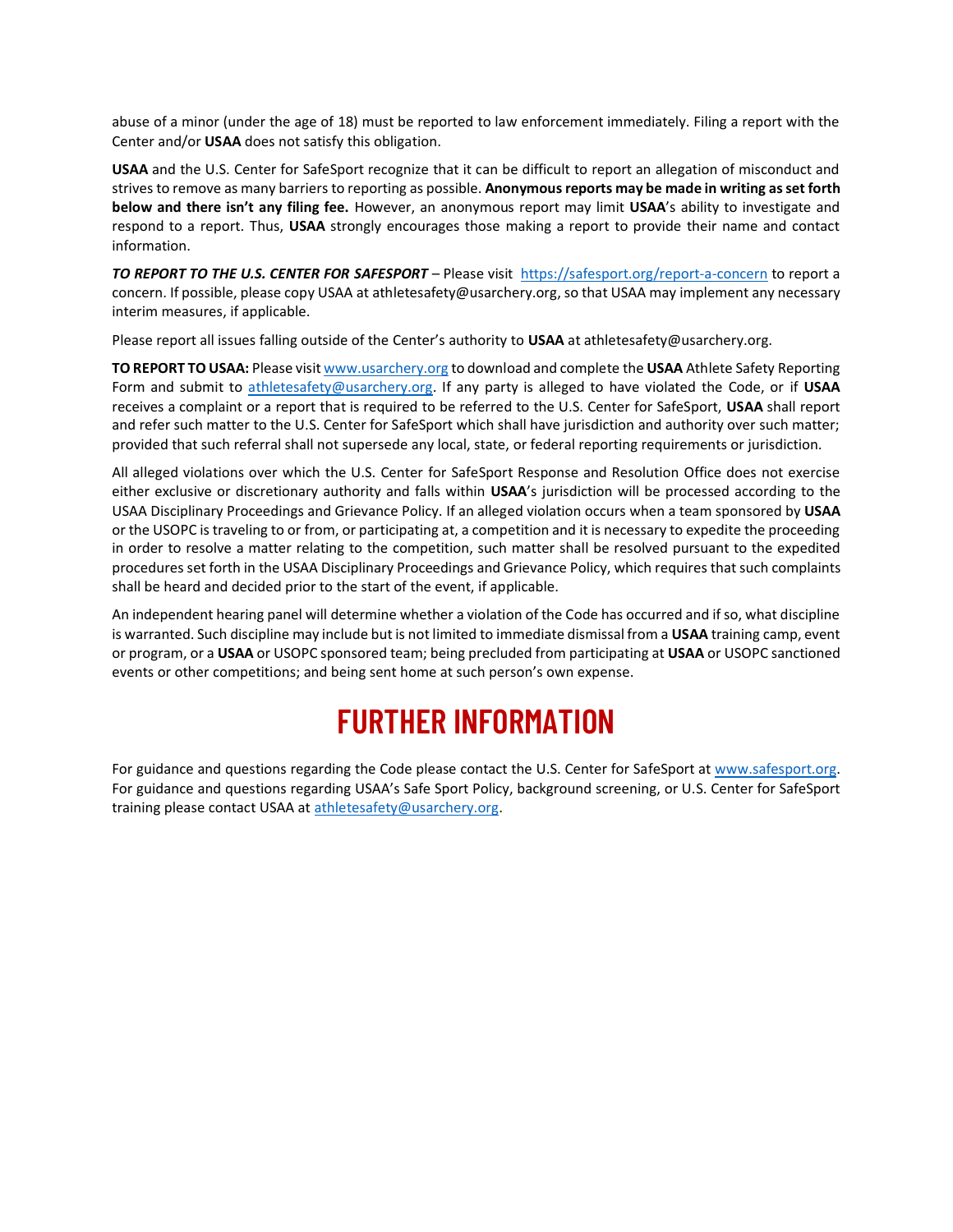# **Exhibit A**

# **BACKGROUND SCREENING SEARCH CRITERIA**

Full background screens will include at least the following search components:

- Social Security Number validation;
- Name and address history records;
- Two independent Multi-Jurisdictional Criminal Database searches covering 50 states plus DC, Guam and Puerto Rico;
- Federal District Courts search for each name used and district where the individual currently lives or has lived during the past seven years, going back the length of time records are available and reportable;
- County Criminal Records for each name used and county where the individual currently lives or has lived during the past seven years, going back the length of time records are available and reportable for each county searched;
- National Sex Offender Registry database search of all available states, plus DC, Guam and Puerto Rico;
- Multiple National Watch Lists;
- SafeSport Disciplinary Records;
- Comprehensive International Records search U.S. citizens who have lived outside of the United States for six consecutive months in any one country, during the past seven years; and
- Motor Vehicle Records of at least a 3-year history in the state of licensure (if driving is required for position).

Supplemental (off-year) background screening will include at least the following search components:

- Multi-Jurisdictional criminal database covering 50 states plus DC, Guam and Puerto Rico;
- Sex Offender Registry database searches of all available states, plus DC, Guam and Puerto Rick; and
- SafeSport Disciplinary Records.

Background screening for media personnel, and those that must be conducted by third-party vendors/contractors, all such searches will be conducted using a name-based or fingerprint- based record search in any combination that shall include at least:

- Social Security Number validation;
- Multi-Jurisdictional Criminal Database searches covering 50 states plus DC, Guam and Puerto Rico;
- Federal District Courts search for each name used and district where the individual currently lives or has lived during the past seven years, going back the length of time records are available and reportable;
- County Criminal Records for each name used and county where the individual currently lives or has lived during the past seven years, going back the length of time records are available and reportable for each county searched;
- National Sex Offender Registry database search of all available states, plus DC, Guam and Puerto Rico; and
- SafeSport Disciplinary Records.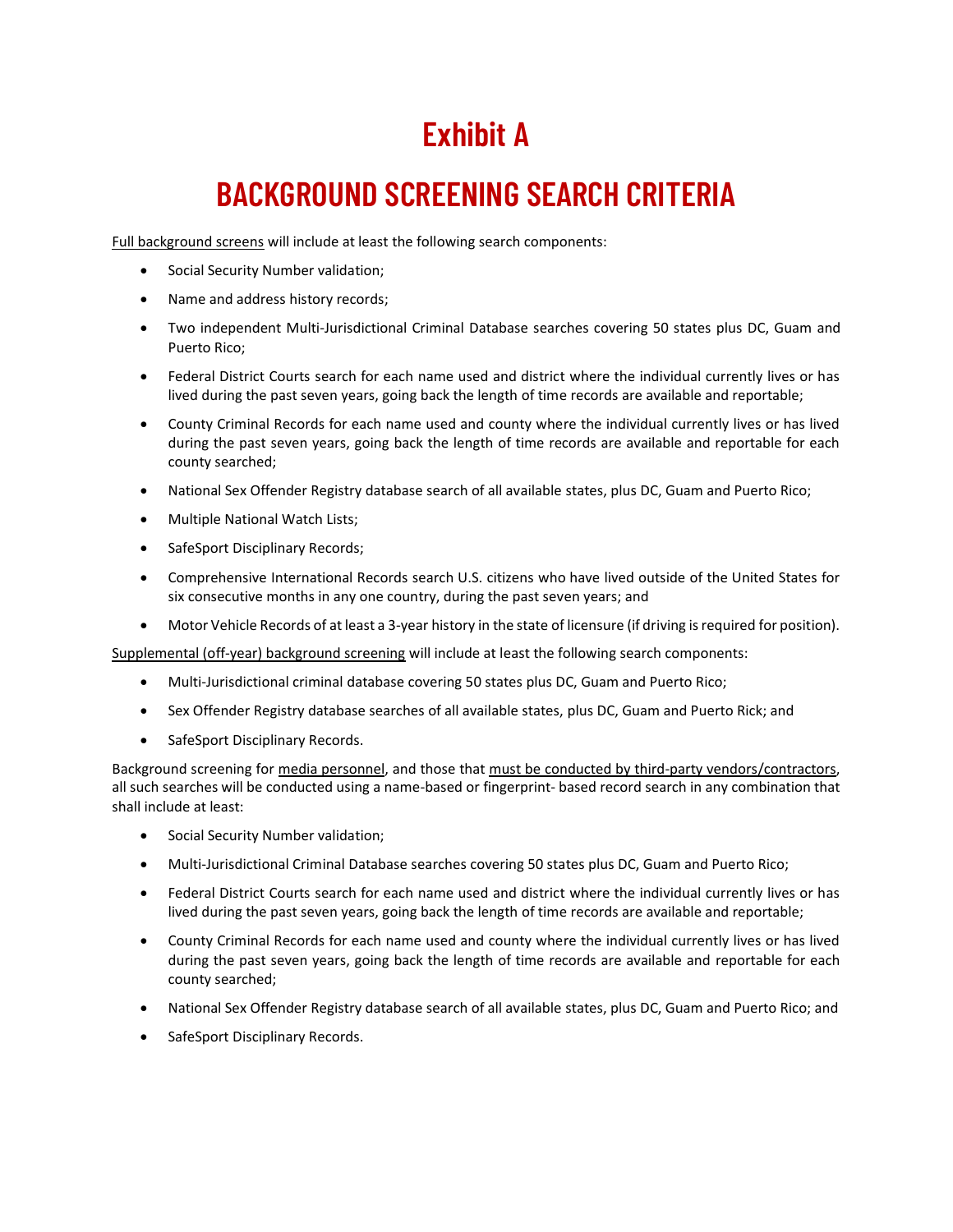# **Exhibit B**

## **BACKGROUND SCREENING REVIEW PROCESS**

**USAA** initiated background screening that result in a report of a disposition or resolution of a criminal proceeding, other than an adjudication of not guilty<sup>5</sup>, for any of the below criminal offenses will be subject to USAA's determination as to the individual's level of access and involvement in **USAA**:

- 1. Any felony<sup>6</sup>; and
- 2. Any misdemeanor involving:
	- a. All sexual crimes, criminal offenses of a sexual nature to include but not limited to; rape, child molestation, sexual battery, lewd conduct, possession and distribution of child pornography, possession and distribution of obscene material, prostitution, indecent exposure, public indecency, and any sex offender registrant<sup>7</sup>;
	- b. Any drug related offenses;
	- c. Harm to a minor and vulnerable person, including, but not limited to, offenses such as child abandonment, child endangerment/neglect/abuse, contributing to the delinquency of a minor, and DUI with a minor;
	- d. Violence against a person (including crimes involving firearms and domestic violence);
	- e. Stalking, harassment, blackmail, violation of a protection order and/or threats;
	- f. Destruction of property, including arson, vandalism, and criminal mischief; and
	- g. Animal abuse or neglect.

## **BACKGROUND SCREENING PROCEDURES**

- A. Individuals will receive two separate Green Light/Red Light notifications: one for their criminal check and one for their driving history check (if applicable). In the event of a Red Light, **USAA**'s background screening provider will send an adverse action letter to the individual.
- B. After receiving notification of a Red Light, the **USAA** Board of Justice, or in some cases the USOPC will determine if and to what degree the individual will be: (a) affiliated with the **USAA**, (b) granted access to an Olympic & Paralympic Training Center, (c) permitted to participate in a Delegation Event, or (d) granted driving privileges in accordance with the Background Screening Policy and these procedures.

<sup>5</sup> A "disposition or resolution of a criminal proceeding, other than an adjudication of not guilty" shall include, but is not limited to: an adjudication of guilt or admission to a criminal violation, a plea to the charge or a lesser included offense, a plea of no contest, any plea analogous to an Alford or Kennedy plea, the disposition of the proceeding through a diversionary program, deferred adjudication, deferred prosecution, disposition of supervision, conditional dismissal, juvenile delinquency adjudication, or similar arrangement, or the existence of an ongoing criminal investigation, a warrant for arrest, or any pending charges.

 $^6$  For purposes of these procedures, the term "felony" shall refer to any criminal offense punishable by imprisonment for more than one year.

 $^7$  Any participant that has been convicted of, received an imposition of a deferred sentence for, or any plea of guilty or no contest for any sexual crime, criminal offense of a sexual nature, and/or is a sex offender registrant must report this to **USAA**. **USAA** will report the same to USOPC.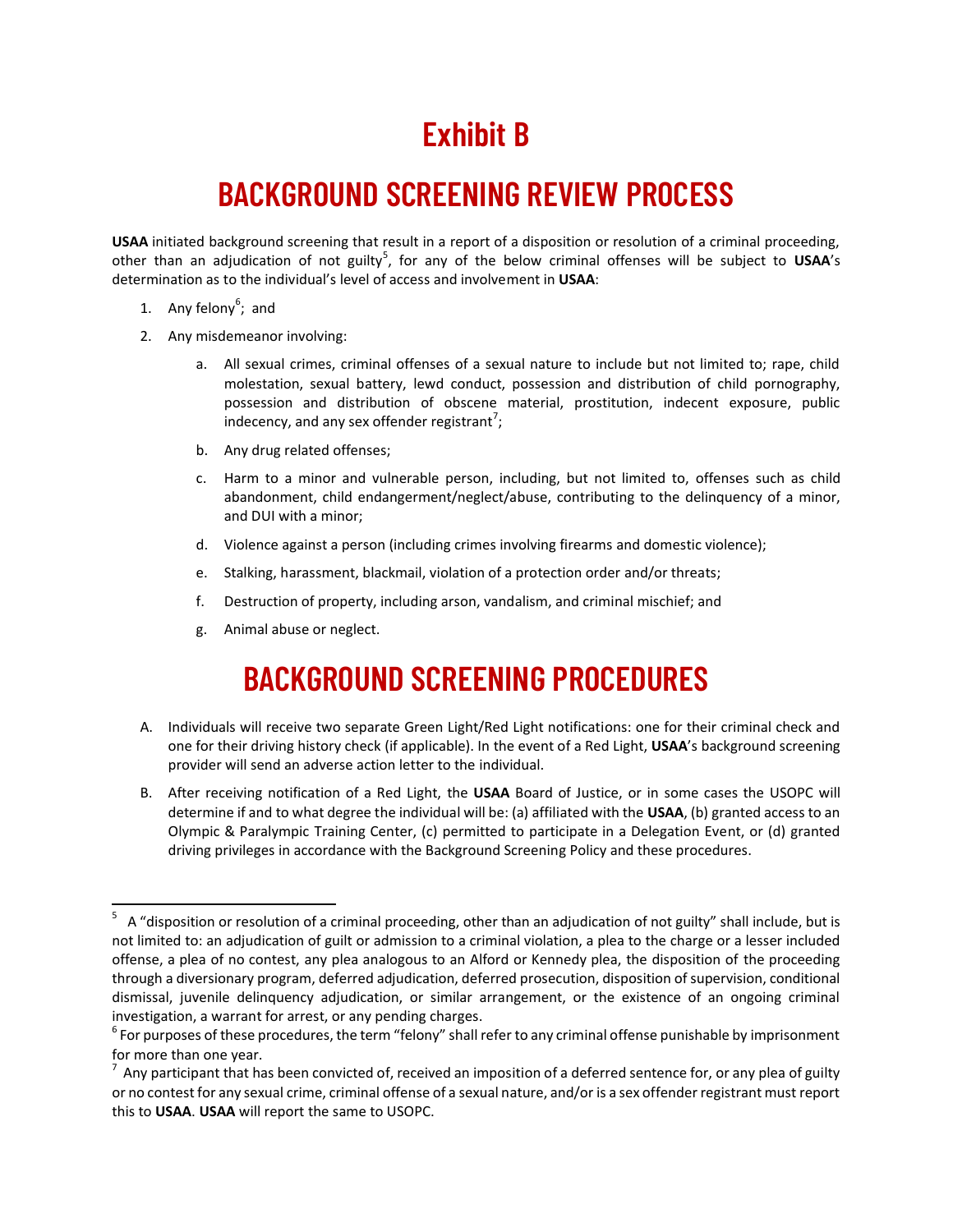- C. To request a secondary background screen review, please email [athletesafety@usarchery.org](mailto:athletesafety@usarchery.org) any time after receiving a Red Light notification. Upon receipt the Board of Justice may request supplemental documentation prior to scheduling a hearing and/or rendering a decision. Failure to provide the requested documentation within 30 days will be considered withdrawal of the request.
- D. In the event a Red Light appeal is reviewed and approved by the Board of Justice and the same issue produces a Red Light in subsequent background screens, a Board of Justice Review Panel will not be required; provided no new criminal charges or findings have arisen.
- E. **USAA** will notify the USOPC of any decision reached by **USAA**, which has the effect of allowing a participant covered by **USAA**'s Background Screening Policy to reside, train or compete at an Olympic & Paralympic Training Center or participate in a Delegation Event, if the individual's background screen was flagged for any disposition or resolution of a criminal proceeding, other than an adjudication of not guilty for any of the below crimes:

Any felony involving:

- 1. Violence against a person within the previous ten (10) years;
- 2. Violent crimes involving weapons (including armed robbery and aggravated assault with a weapon) within the previous ten (10) years; and
- 3. Animal abuse, cruelty or neglect.
- 4. As well as any felony or misdemeanor involving:
- 5. All sexual crimes and criminal offenses of a sexual nature to include, but not limited to: rape, child molestation, sexual battery, lewd conduct, possession or distribution of child pornography, possession and distribution of obscene material, and any sex offender registrant (excluding prostitution, indecent exposure, and public indecency);
- 6. Drug offenses including drug distribution, intent to distribute, manufacturing, trafficking, or sale within the previous 7 years (excluding crimes for drug use or possession); and
- 7. Harm to a minor or vulnerable person, including, but not limited to: offenses such as child abandonment, child endangerment/neglect/abuse, contributing to the delinquency of a minor, providing alcohol to a minor, and DUI with a minor.

## **BACKGROUND SCREENING REVIEW PANEL**

**USAA**'s Background Screening Review Panel shall consist of the Board of Justice (and/or their designees).

A. The **USAA** Review Panel will conduct a hearing. The individual will be notified of a specific date and time so that they may participate if they wish.

Unless the Review Panel requires the individual to attend the hearing in person, the individual may appear by telephone conference call. The individual has the right to be represented by legal counsel at the hearing.

At the hearing the individual will be allowed to present any evidence or argument that they wish the Review Panel to consider. The Review Panel may require that evidence and the names of any witnesses be disclosed prior to the hearing.

Upon the request of the individual, and if it is necessary to expedite the proceeding to resolve a matter relating to training or a competition that is scheduled, the Review Panel may render an expedited determination.

B. A determination of the individual's involvement with **USAA** will be made based on a majority vote of the Review Panel and may include interim measures. In rendering its finding, the Review Panel shall consider the following: